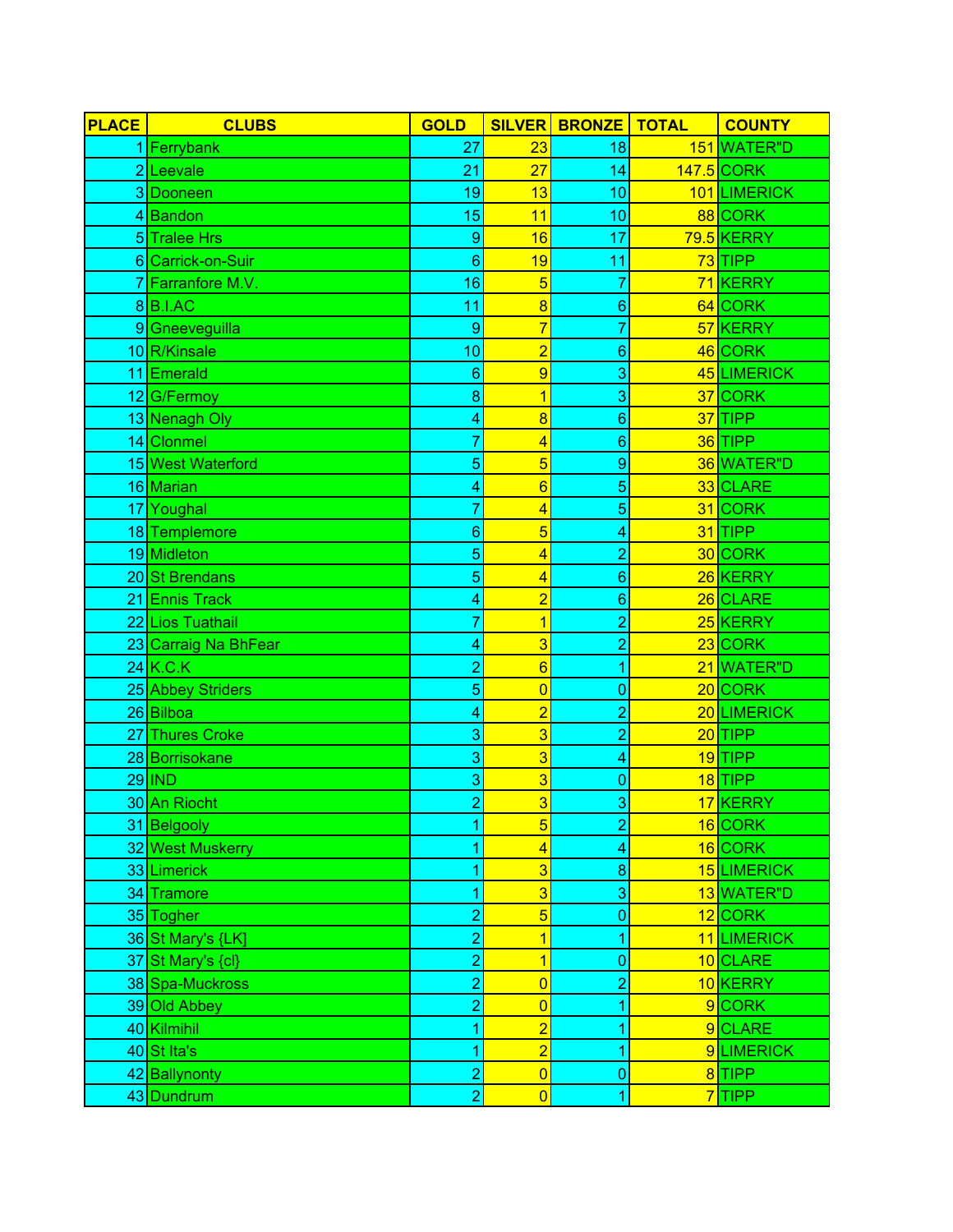|                         | 44 Beara             | 3              | $\overline{2}$  | 1              |       | 6 CORK    |
|-------------------------|----------------------|----------------|-----------------|----------------|-------|-----------|
|                         | 45 F/McSweeney       |                | $\overline{1}$  | $\overline{0}$ |       | 6 CORK    |
|                         | 45 Liscarroll        | 1              | $\overline{1}$  | 0              |       | 6 CORK    |
|                         | 47 Kilnaboy          | 1              | $\overline{0}$  | 1              |       | 5 CLARE   |
|                         | 47 St Cronan's       | 1              | $\overline{0}$  | 1              |       | 5 CLARE   |
|                         | 49 Bantry            | $\overline{0}$ | $\overline{2}$  | 1              |       | 5CORK     |
|                         | 49 Newport           | $\overline{0}$ | $\overline{2}$  | 1              |       | 5TIPP     |
|                         | 51 Estuary           | 1              | $\overline{0}$  | 0              |       | 4KERRY    |
|                         | 52 Carbery Hrs       | $\overline{0}$ | $\overline{2}$  | 0              |       | 4 CORK    |
|                         | 53 Coolquill         | $\mathbf{0}$   | $\overline{1}$  | 1              |       | 3TIPP     |
|                         | 54 Skibbereen        | $\overline{0}$ | $\overline{0}$  | 3              |       | 3 CORK    |
|                         | 55 Courceys          | $\overline{0}$ | $\overline{1}$  | $\pmb{0}$      |       | 2CORK     |
|                         | 55 Moyne             | $\overline{0}$ | $\overline{1}$  | $\mathbf 0$    |       | 2TIPP     |
|                         | 55 St John's         | $\overline{0}$ | $\overline{1}$  | $\mathbf 0$    |       | 2 CLARE   |
|                         | 58 Doheny            | $\overline{0}$ | $\overline{0}$  | $\overline{c}$ |       | $2$ CORK  |
|                         | 59 Moycarkey-Coo     | 1              | $\overline{0}$  | 0              |       | 1TIPP     |
|                         | 60 Kilmallock        | $\mathbf 0$    | $\overline{0}$  | 1              |       | 1LIMERICK |
|                         | 60 Shannon           | $\overline{0}$ | $\overline{0}$  | 1              |       | 1 CLARE   |
|                         |                      | $\overline{0}$ | $\overline{0}$  | 1              |       | 1TIPP     |
|                         | 60 Tipp Town         |                |                 |                |       |           |
|                         | <b>COUNTIES 2007</b> |                |                 |                |       |           |
|                         |                      |                |                 |                |       |           |
| 1                       | <b>CORK</b>          | 97             | 83              | 62             | 573.5 |           |
| $\overline{\mathbf{c}}$ | <b>KERRY</b>         | 51             | 36              | 44             | 289.5 |           |
| 3                       | <b>TIPPERARY</b>     | 37             | 49              | 37             | 261   |           |
| $\overline{\mathbf{4}}$ | <b>WATERFORD</b>     | 35             | 37              | 31             | 221   |           |
| $\overline{5}$          | <b>LIMERICK</b>      | 33             | 30 <sub>2</sub> | 26             | 202   |           |
| 6                       | <b>CLARE</b>         | 13             | 12              | 15             | 91    |           |
|                         |                      |                |                 |                |       |           |
|                         |                      |                |                 |                |       |           |
|                         |                      |                |                 |                |       |           |
|                         |                      |                |                 |                |       |           |
|                         |                      |                |                 |                |       |           |
|                         |                      |                |                 |                |       |           |
|                         |                      |                |                 |                |       |           |
|                         |                      |                |                 |                |       |           |
|                         |                      |                |                 |                |       |           |